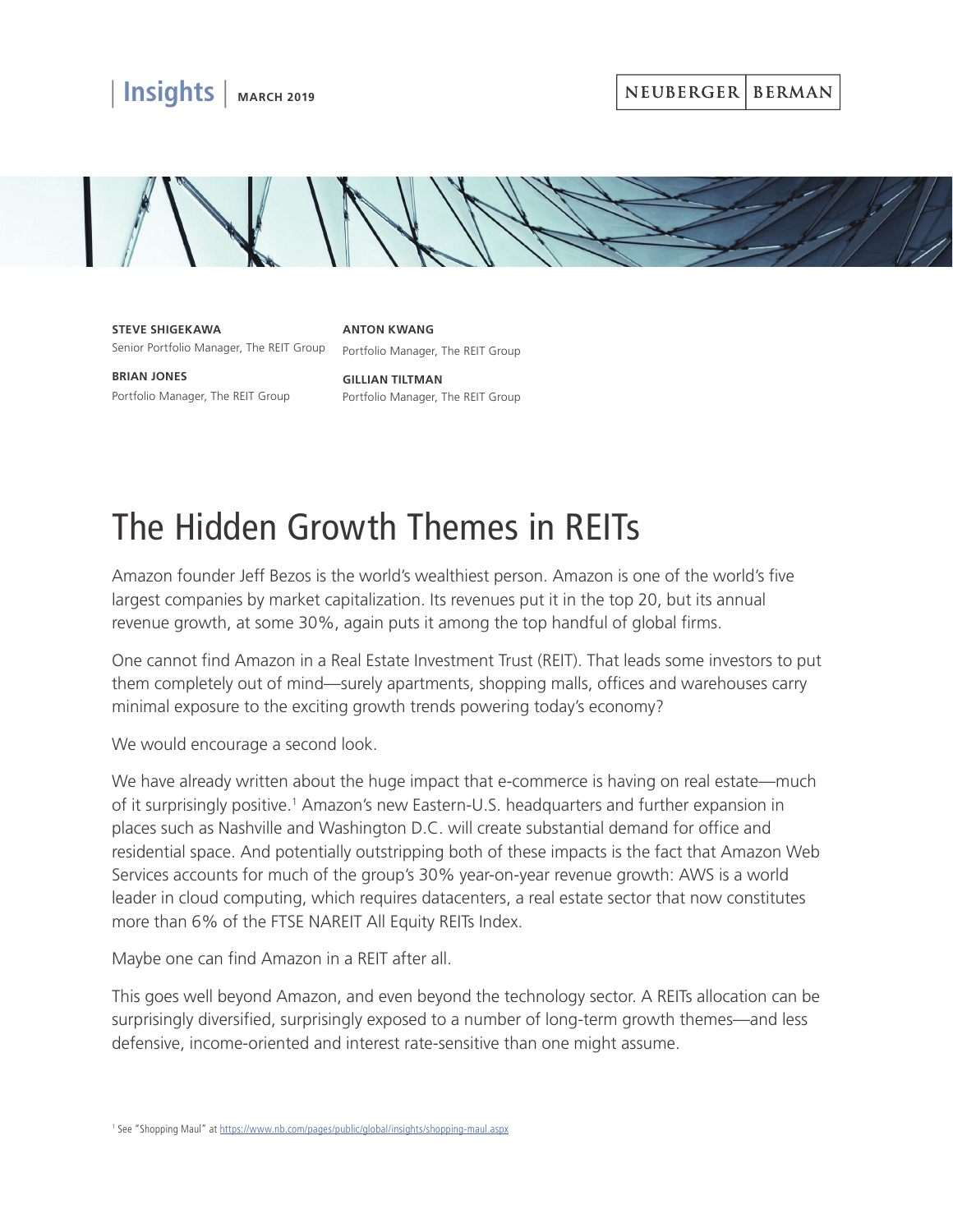## **Growth Themes with Real Estate Impacts**

On the one hand, listed real estate offers what we might call endogenous growth stories. A good example is the increasing access to U.S. single-family residential property (as opposed to the more usual rental apartments). A handful of dedicated companies own a couple of hundred thousand of these homes, and the majority are, of course, owner-occupied. But there are still more than 15 million non-securitized single-family rental homes across the country, representing 14% of the overall U.S. occupied housing stock, according to Green Street Advisors—potentially one of the largest residential REITs sectors.

When people talk about thematic investing, however, they tend to mean exogenous growth stories such as e-commerce, cloud computing, artificial intelligence, next-generation mobility and autonomous vehicles, 5G connectivity, climate change and the environment, the emerging consumer and demographic aging.

We would argue that every one of these themes has a real-estate impact.

The negative impact of e-commerce on some retail real estate assets is likely to be offset by its positive impact on warehouses, infill service centers, and self-service locker and pick-up locations. The advent of 5G is likely to increase demand for cellphone towers and fiber cable assets—and cellphone towers may be an important element in creating the communications network required to make next-generation mobility a reality, particularly outside urban centers. Both cloud computing and the processing power required for artificial intelligence generate demand for datacenters. In his February 13 "Keyword" blog, Alphabet CEO Sundar Pichai revealed that his firm will invest \$13 billion in datacenters and offices across 14 U.S. states this year.

Away from technology themes, an aging population requires more localized healthcare facilities. An important part of the emerging consumer theme is a bigger leisure spend, which, in addition to its impact on retail assets, is already generating more demand for hotels, casinos and related assets in both emerging and developed markets. And turning to the environment, resource-efficiency is an important quality differentiator across real estate assets in general, while timberland in particular is exposed to themes of climate change and sustainability.

## **Where the U.S. Leads, the Rest of the World Follows**

These assets were not always available in the listed real estate market. At the turn of the century, of course, some of them simply did not exist, and those that did were rarely securitized.

However, as figure 1 shows, the picture has changed dramatically in the U.S. These non-core, non-traditional assets that constituted just 7% of the FTSE NAREIT All Equity REITs Index in 2000 now represent 47%.



Healthcare, Manufactured Housing, Student Housing, Self-Storage, Single Family Rental, Speciality and Timber

- Tech-Related Assets (Datacenters and Infrastructure)
- Traditional Assets

```
Source: FTSE Russell.
```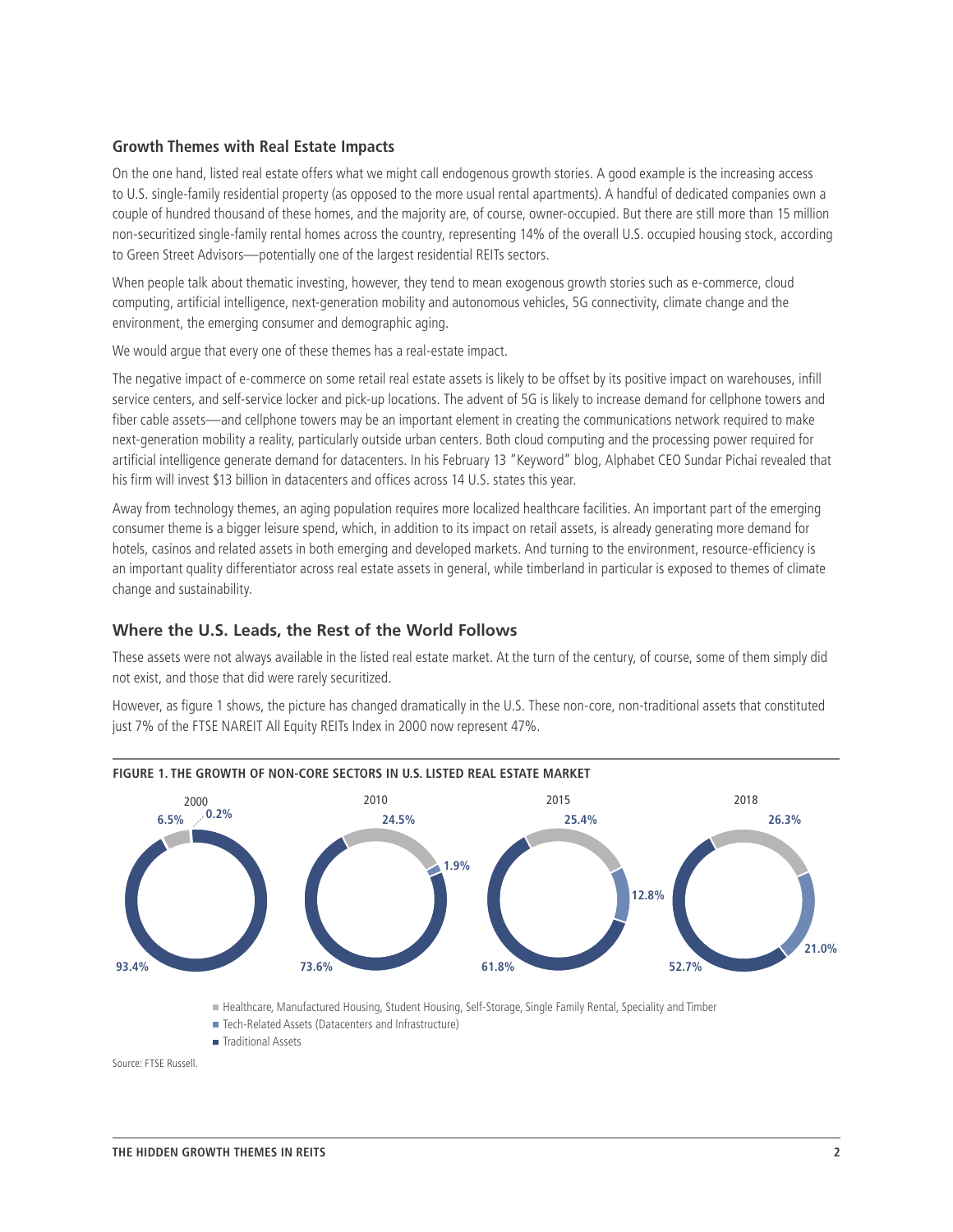The situation is not as advanced in Europe or Asia, as figure 2 shows. But then, the listed real estate market in general is not as advanced as it is in the U.S. Even after the expansion in [both the size and the regional diversity of Europe's listed real estate universe](https://www.nb.com/_layouts/www/nberror.aspx?errorcode=4000) over the past seven years or so, the global listed real estate universe is still 50% U.S., which is in no way proportionate to GDP—or indeed to the amount of real estate assets available for securitization around the world.

Nonetheless, the expansion of the European market does indicate that where the U.S. leads in securitization, the rest of the world eventually follows. Indeed, in many cases, the securitization of European and Asian assets is led by U.S. companies before local competitors spot the trend and begin to spin-off and list assets themselves. We have seen that in the evolution of German residential and office markets, for example. We think it is only a matter of time before European and Asian technology and telecom companies begin to see the potential for securitizing some of their numerous real estate and infrastructure assets.



Source: FTSE Russell.

## **New Opportunities**

Over time, these developments will change the nature of REITs as an asset class and broaden the potential for what can be done by active managers in listed real estate.

First, the market is becoming more regionally diverse on three levels: locally, suburban single-family homes and e-commerce infrastructure are adding to traditional central business district residential and commercial properties; nationally, we see the spread of large, human capital-intensive technology businesses outside of the traditional coastal business hubs; and globally, we see the rest of the world picking up on the U.S. trend for listing real estate assets.

Second, in terms of style we see REITs becoming a less interest rate-sensitive and a more growth-oriented asset class, with a greater diversity of demand drivers. This has already happened in U.S. REITs: new sectors such as manufactured homes, datacenters and cellphone towers generally outperformed the broader REITs market during the 2016 – 18 period of rising bond yields; and whereas in the nine years leading up to 2008 capital appreciation accounted for, on average, 55% of the FTSE NAREIT All Equity REIT Index total return, in the 10 years since it has accounted for 67%.

On reflection, this is intuitive. REITs hold those assets that are the basic infrastructure of every economy, and which enable those economies to work and grow; it should therefore come as no surprise that REITs are exposed to many of the same drivers of growth as the economy as a whole. In previous decades growth-supporting real estate was factories and warehouses; today, it is datacenters and cellphone towers.

That makes understanding the dynamics of the listed real estate market for the purposes of effective active management increasingly demanding, but it also opens up exciting new opportunities for tactical and strategic portfolio positioning on a global level.